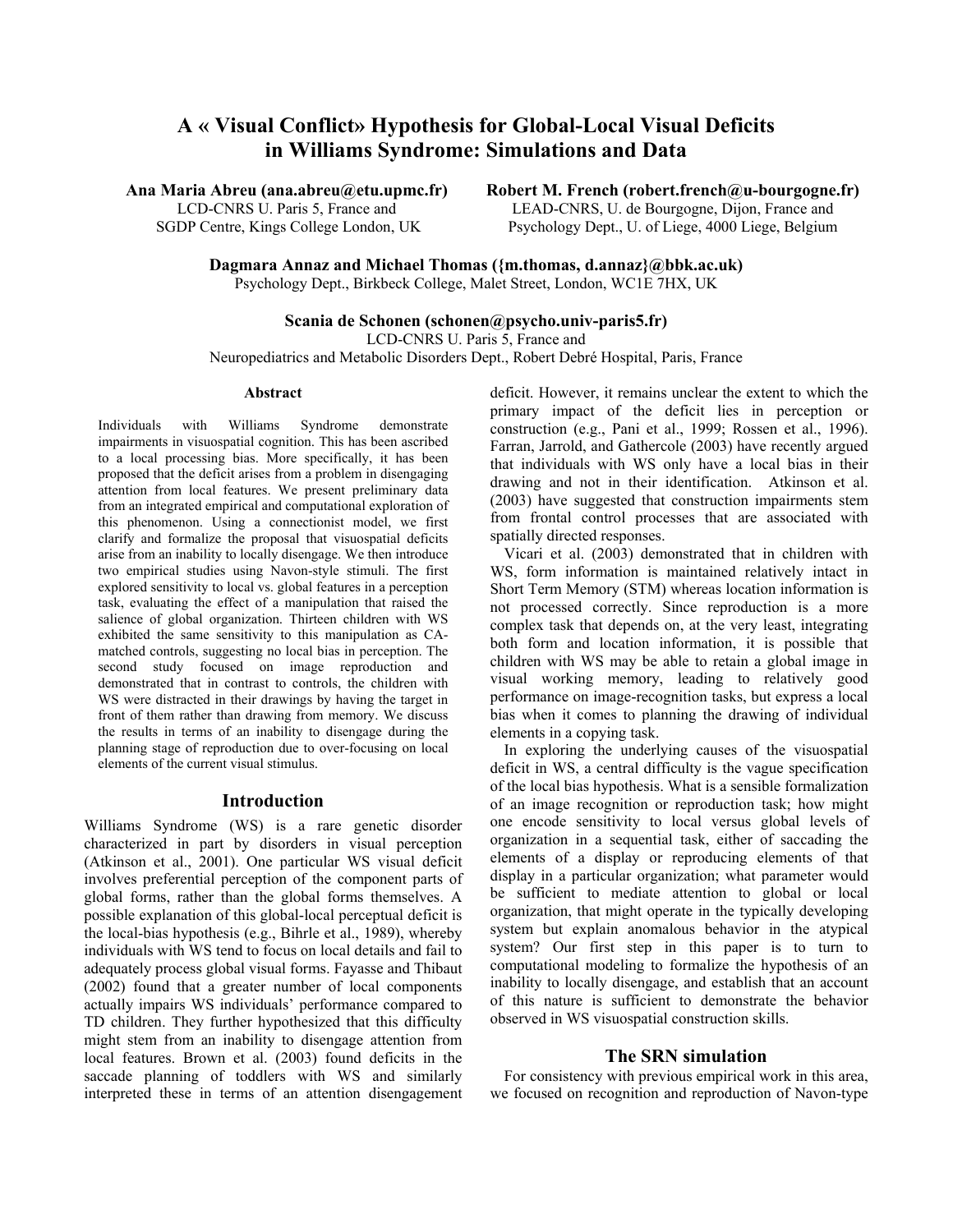geometrical stimuli (Navon, 1977). These are figures in which a large letter (e.g., the letter H) is made up of smaller letter's (such as Ss), so that the overall figure has both a global (H) and local (S) level of organization.

In order to capture the task of simultaneously representing these two levels of organization, we used a simple recurrent network (SRN) encoding "what" and "where" information on object location (Elman, 1990; Rueckl, Cave & Kosslyn, 1989). The model was presented with a complex figure and sequentially encoded both the position and identity of each local element. The model was free to alter which position it was processing and by scanning the Navon figure, the model could therefore encode global organization in the form of a sequence. Figure 1 depicts a canonical scan order for processing an H made of Ss, although the model was free to saccade anywhere on the global figure at any time. To correctly reproduce the global H, the model had to learn: (i) a sequence of *locations* that make up the global H and, at the same time, (ii) the shape of the component S's associated with each location comprising the H.

Most importantly, the model included a local-attention parameter. When processing a particular location, there was a certain probability that for the next weight-change cycle it would remain at that location, as opposed to moving to the next sequential location or saccading to another part of the global figure. The aim of the simulation was modest. Using the Navon figure in Figure 1, we explored how the ability of the model to encode this stimulus would be disrupted by the local attention parameter, when this parameter assumed a single setting throughout training – could one setting of the parameter produce image-reproduction behavior observed in typically developing children whilst another setting, corresponding to a reduced propensity to disengage, would generate the WS pattern? Our evaluation of the model's performance was qualitative, assessed against the drawings collected by Fayasse and Thibaut (2002) (Fig. 2).



Figure 1. The prototypical Navon H, with the canonical



Figure 2. : Direct copying of the Navon H by a WS child (Fayasse & Thibaut, 2002).

#### **Simulation details**

*Architecture.* The what-where simple recurrent network model is shown in Figure 3. The local S's were coded over 72 bits (i.e., 12 locations on a 7x5 grid. The *x* and *y*  locations of the S's on the global H were binary-coded with

6 bits (3 bits per coordinate). The network can be viewed as a standard SRN designed to learn the sequence of Spositions on the H, and at the same time associate each position with the letter found there (in this case, an S). *Training phase*. There were 56 inputs and a bias node, 50 hidden units, and 78 outputs. The learning rate was 0.01, with a momentum of 0.9, and a convergence criterion of 0.2. The model was exposed to the target for 1000 learning cycles. The local-attention parameter represented the probability that the network would continue to process the same location on the next update cycle, as opposed to shifting to another part of the global figure, either its canonical successor (see Fig. 1) or to another randomly chosen location on the H. To simulate the performance of typically developing children, the local-attention parameter was set to *p=*0.2. In line with the local bias hypothesis, to simulate an atypical system, this probability was set to *p=*0.8, implementing a relative failure to disengage from local elements. *Reproduction phase*. During testing of the trained network, an initial location was input to the model and it was then left to produce the sequence it had learned while studying the Navon H.



Figure 3. A simple "what-where" recurrent network model for scanning the Navon H

#### **Results**

We begin with the simulation of typical development. When the local-attention parameter value was low, the model qualitatively replicated the correctly drawn Navon figure.. Both local and global levels of organization were well formed. A representative output of the model is shown in Figure 4 (far left panel).

By contrast, a higher setting of the local-attention parameter disrupted the model's ability to learn the overall sequence of locations that would allow it to reproduce the global pattern, shown in Figure 4 (center and far right panel). On the whole, the local elements are well formed, while the global organization is impoverished. However, individual elements also exhibit anomalies since the system has had a reduced opportunity to encode the elements in certain positions and must rely on generalization from other positions.

### **Discussion**

One specific proposal of the local bias hypothesis for visuospatial processing in WS is that these individuals have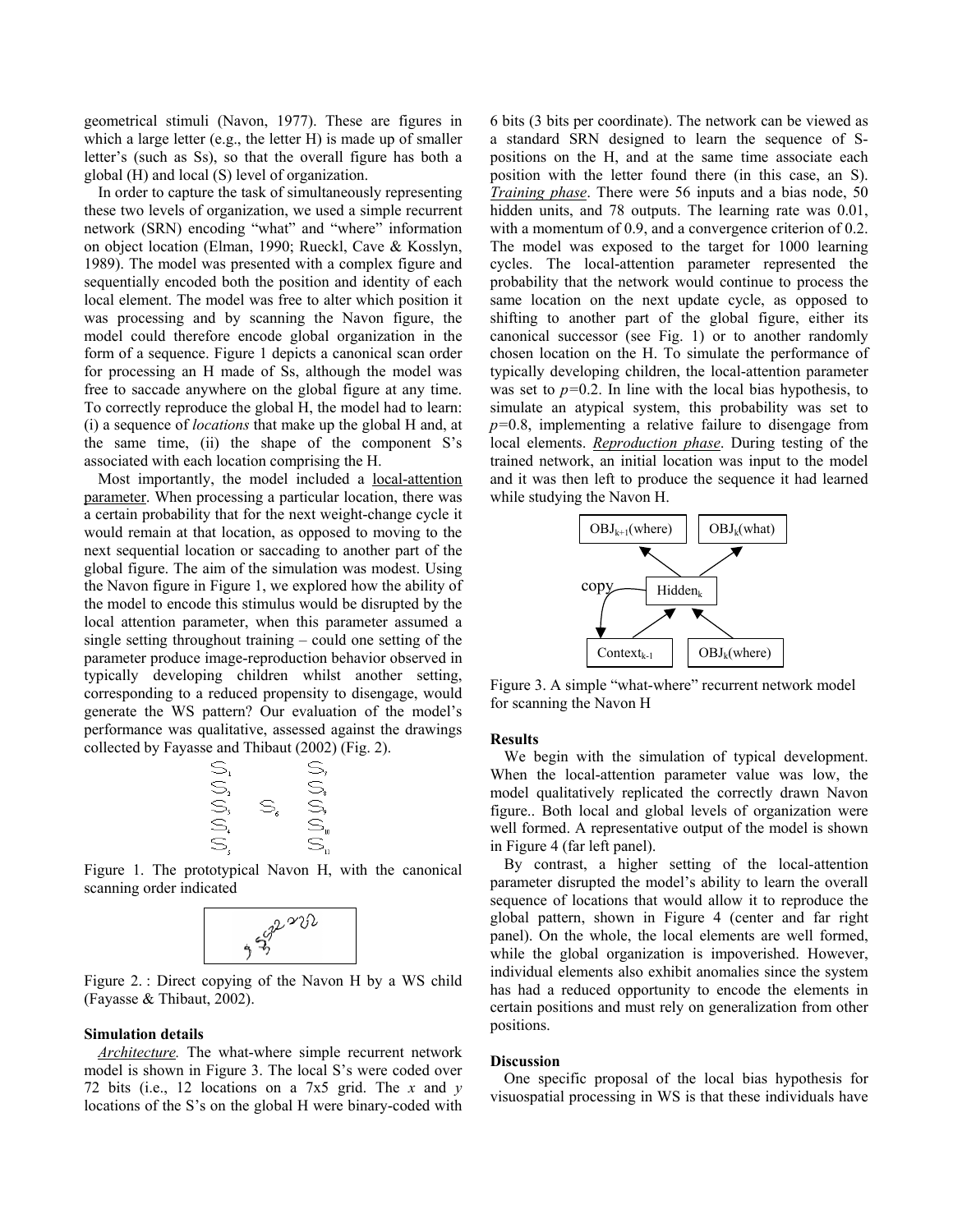a difficulty disengaging from local elements. Under a reasonable implementation of this proposal, we have demonstrated that a single parameter varying the probability of shifting attentional locations – was sufficient to modulate between typical and atypical patterns of behavior.



Figure 4. SRN performance on the Navon-H encoding task with a low local-attention value  $(p=0.2)$  (far left) simulating the performance of a typically developing system and (center and right) with a high local-attention value  $(p=0.8)$ corresponding to the developmentally disordered system

With a high value of the local-attention parameter, the SRN failed to correctly encode either level of organization. This demonstration of the viability of the inability-tolocally-disengage hypothesis remains in need of an explanation of why this particular parameter should be atypical in WS. This is a point to which we shall return.

 First, we focus on predictions of the model. Specifically, if failure to encode the global level of organization stems from an inability to scan the full set of local elements, cues to the global organization should facilitate this process. We therefore introduce two studies in which cues to global organization were manipulated, one examining recognition, the second reproduction. In the recognition study, animation was used to increase the salience of global form. In the reproduction study, copying was done either in the presence or absence of the target. Given Vicari's suggestion that global form is retained in visual STM, removal of the target may increase the salience of this level of organization. In both cases, should the core problem revolve around a failure to encode the global level because of attentional difficulties (rather than some more structural problem forming the representations per se), we should expect an increase in global level performance.

# **Study 1: Manipulating global salience in a recognition task: Static vs. Moving stimuli**

In this study, participants were shown geometric Navontype stimuli (e.g., squares, triangles and circles made up of the squares, triangles, circles, with the constraint that no figure is composed of smaller copies of itself). For each stimulus, participants were given a forced-choice selection of responding to the local elements or the global organization. To manipulate the salience of the global level of organization, various types of animation were used.

 The five classes of stimuli (Fig. 5) were, in order: (i) where there was no movement of the component local elements; (ii) where a small colored contiguous group of local elements moved around the global figure; (iii) where the elements of the global figure rotate in unison around the circumference of the global figure, (iv) where the entire global figure itself moved, and finally, (v) where each of the component elements of a global figure was jiggled randomly.

#### **Participants**

Our studies involved a group of children with WS (13 children, mean age: 8.8, SD: 2.24, range: 5.7-12.1 year) and a chronological-age matched group of typically developing (TD) children (22 children, mean age: 7.8, SD: 2.74, range: 4.0-12.5 years). Non-verbal ability was assessed using the Raven Colored Progressive Matrices (CPM) (Raven et al., 1998), for which the group mean scores were 16 and 24 for WS and control groups, respectively. The children with WS were recruited through the Williams Syndrome Foundation UK and all had tested positive for elastin deletion.



Figure 5. Various means of disengaging attention from individual local elements using movement

# **Experimental Procedure**

Both groups of children were tested with the static and moving versions of the geometric Navon-type stimuli. The images were shown to the children for 900ms and then disappeared from the screen. The children were then asked (forced-choice detection) to chose, using a four-key answer pad, the image that best matched what they had just seen.

For example, if the target image were a global triangle made of small circles, they would have to choose from a large triangle, a small triangle, a large circle and a small circle, not necessarily in this order (Figure 7). The choice of either triangle, large or small, would constitute a "global" answer, while the selection of either circle would be a "local" answer.



Figure 6. After seeing a global triangle made from circles, the participants must chose from the four objects above

#### **Results**

For reasons of space, we report on only the results of two of the above conditions – namely, the baseline condition in which there is no movement of the component local elements and the second condition in which a colored segment moved around the circumference of the global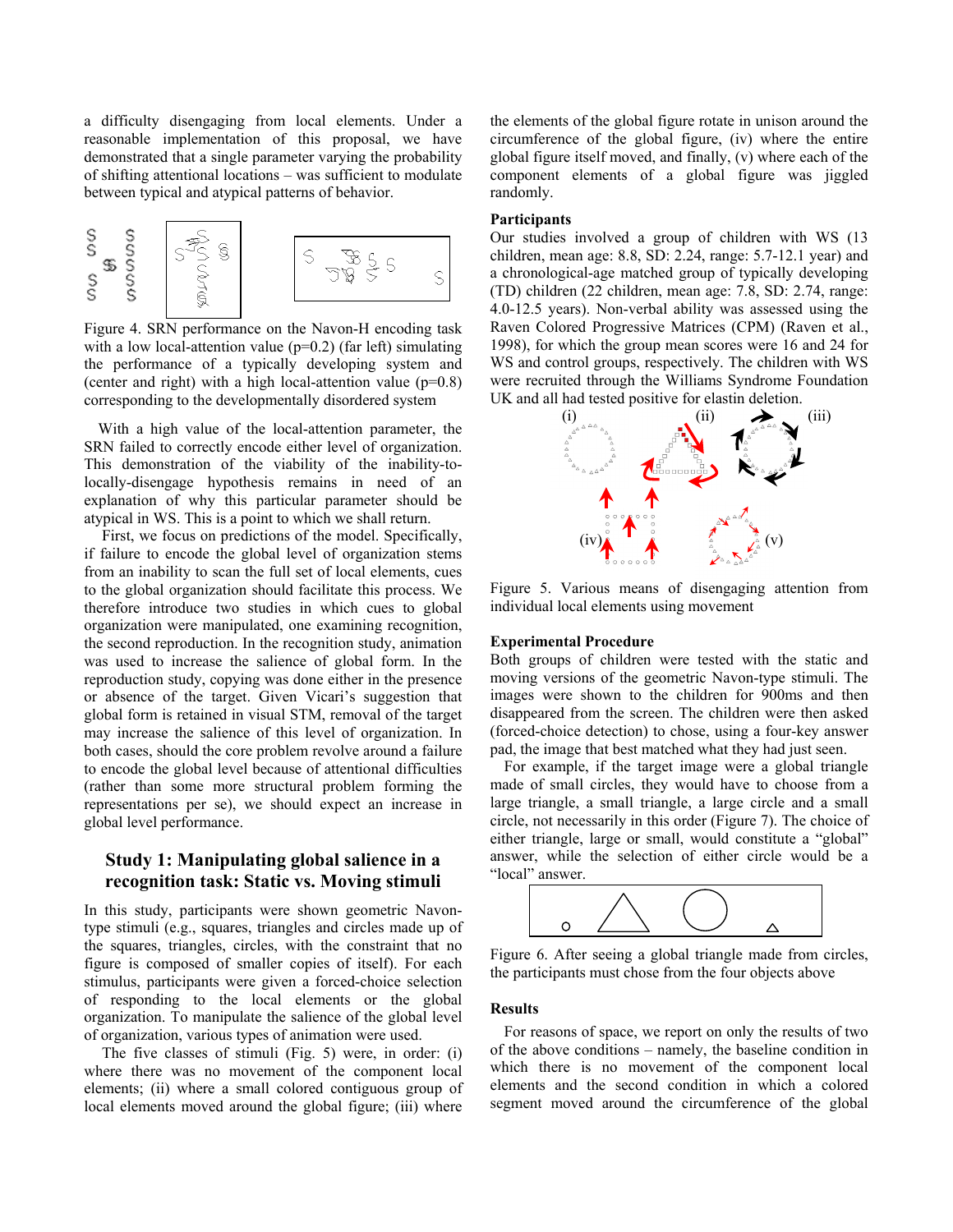figure (Fig.  $5(i)$  and (ii)).

Figure 7 depicts the response preference for the geometric Navon stimuli. These results are notable for two things. First, the use of motion cues to increase global salience did not have an effect on preferences (p>.5). Second, the WS group was not significantly different from the CA-matched control group (F(1,33)=.11, *p=*.74). Given the visuospatial deficits typically reported for the disorder, this is a rather surprising finding and indicates no evidence of a recognition deficit for these stimuli.



Figure 7. Comparison of TD and children with WS in recognizing the global form of movement-enhanced and static stimuli

Figure 8 (below) shows the reaction times for this global figure-recognition task for the two groups. Given the learning disability usually found in WS and evidenced by their lower scores on the CPM, it was not surprising to find slower RTs in the WS group compared to the TD group  $(F(1,28)=6.55, p=.016, \eta^2=.23)$ . However, for the response times, our manipulation of global salience revealed a clear effect (F(1,28)=4.67, p=.039,  $\eta^2$ =.17) and importantly, the manipulation was equally effective in speeding the responses of both groups (interaction of stimulus type x group: F(1,28) = 2.47; *p=*.130).



Figure. 8. A comparison of global-answer RTs for TD and WS with movement-enhanced stimuli versus static stimuli

# **Discussion**

Although children with WS were significantly slower at recognizing the global form of the target, they showed no significant difference in preference for the global form compared to TD children. These results are intriguing in light of seemingly contradictory findings of global-local perception difficulties in individuals with WS (Bihrle et al., 1994; Fayasse & Thibaut, 2002). However, these studies differ in two crucial respects: they involved reproducing the target rather than recognition, and they used a target that was present at all times during copying. In our second study, we switched therefore to reproduction, and explored whether the presence of the target produced differential effects in the performance of the children with WS and the TD group.

# **Study 2: Manipulating global salience in a reproduction task: Deferred vs. Direct copying**

In this study, participants were required to copy a geometrical Navon-type figure. There were two conditions, one in which the figure remained present during copying (direct-copying condition) and the other in which the target figure was shown and masked, requiring the child to copy the figure from memory (deferred-copying condition). Importantly, in the direct-copying condition, the target is available to guide the planning stages in the recreation of the figure.

# **Participants**

The participants were the same as in the previous study.

# **Experimental Procedure**

Individual static Navon-type geometric stimuli, as described above, were drawn by the experimenter for the child, who was then asked to reproduce the image. In one condition, the image was shown until the child wished to begin the task and was then masked. The child was then asked to reproduce it from memory (without delay). In the other condition, the target remained visible for the child to refer to during copying.



Figure 9. Representative examples of drawings by two children with WS: direct-copying versus deferred-copying

The criteria used in rating the drawings were the number of local elements drawn, the shape of the local elements, respect for configural relations between the individual components to produce a recognizable global shape, and the quality of the overall global form. A 1-to-5 rating scale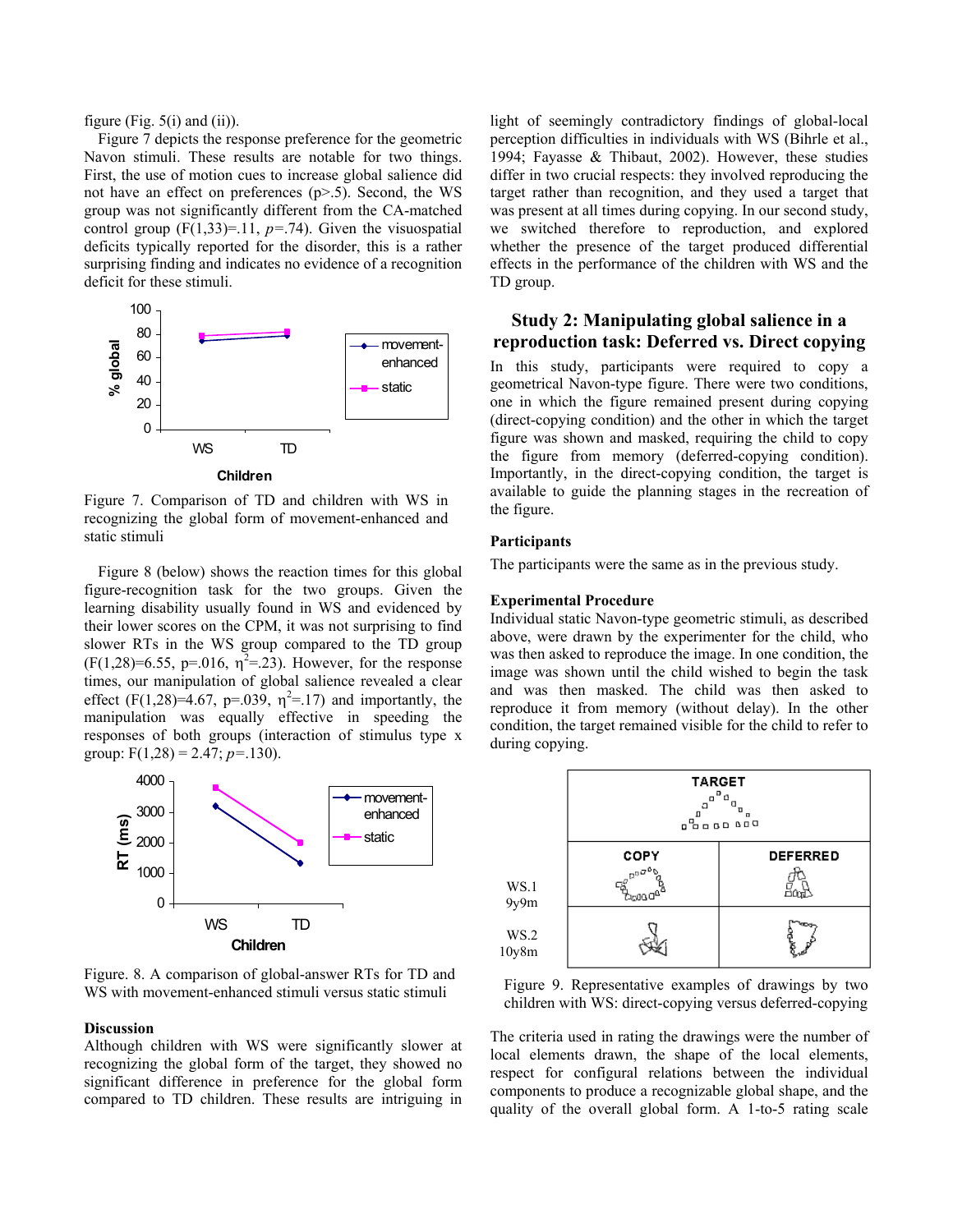based on these criteria was used to score the drawings.

#### **Results**

The WS and TD groups demonstrated both qualitative and quantitative differences in their copying performance in the direct-copying versus deferred-copying task. Figure 9 depicts a comparison of two representative drawings, while Figure 10 plots the quantitative ratings scores. The most striking observation is that children in the WS group performed *better* when drawing from memory alone, without the physical presence of the target image to refer to during copying. For the ratings scores in Fig. 10, both main effects and the interaction were significant: for the Copying delay (direct-copying vs. deferred-copying):  $F(1,32) = 22.50$ ,  $p$ <0.001,  $\eta^2$ =.70; for participant group (WS vs. TD):  $F(1,32)=19.70$ ,  $p<0.001$ ,  $\eta^2=62$ ; interaction of task x group: F(1,32)=11.30,  $p=0.020$ ,  $\eta^2 = 26$ . An analysis of the simple effect within the TD group revealed no significant performance difference between the direct- copying and the deferred-copying task. Some of the children did not complete the drawing test.



 Figure 10. Drawing reproduction quality. The WS group performs the copying task significantly better in the Deferred Copy condition than in the Direct Copy condition, while the TD group shows no significant difference

#### **Discussion: The "visual conflict" hypothesis**

We propose a "visual conflict" hypothesis to explain these results. We suggest that during a direct-copying task, the fact that children with WS continually refer to the local elements of the physically-present target inhibits their ability to reproduce its global form. We believe that three factors may be involved in their poorer performance in the copying task when the target remains present. These are:

- i) Their frequently referring to the physically-present image combined with their over-focusing on its local elements produces a refreshing of these local components in memory, thus causing a conflict with the global image held in memory. (We know this global image exists in memory because of the good performance of children with WS on recognition tasks);
- ii) Their difficulties in retaining location information mean that, even if they ultimately perceive all of the local components, they cannot reproduce them at their correct

locations (Vicari et al., 2003);

iii) Children with WS might have deficits in global-local feature binding, as indicated by deficits in 40Hz gamma oscillations (Grice et al., 2001; see Singer, 1995; Gray et al., 1989).

The continual reintroduction of local visual features from the physically-present image impedes the system from effectively settling on a binding between the local and global features in memory. While these data are not consistent with Vicari et al.'s (1996) findings for the *Rey Figure* test, Vicari et al. used a considerably longer delay before reproduction (10min). This would have engaged LT memory and might be the cause of the different results.

In short, a "gestalt" perception of a figure held in memory might be easier for children with WS to reproduce because there is less visual interference created by the physical presence of local components of the original image.

#### **General Discussion and Future Work**

A number of experiments that are part of the research program presented here still remain to be done. These involve direct copying of movement-enhanced stimuli and recognition of stimuli (both movement-enhanced and static) while the target stimuli remains present during the recognition task. The experimental conditions that remain to be explored are shown in Table 1.

|               | <b>Reproduction</b><br>(copying) |         | Recognition |         |
|---------------|----------------------------------|---------|-------------|---------|
|               | Movement                         |         | Movement    |         |
|               | enhanced                         | Static  | enhanced    | Static  |
| <b>Target</b> |                                  | Large   |             |         |
| present       |                                  | deficit |             |         |
| <b>Target</b> |                                  | Average | No deficit  | No      |
| absent        |                                  | deficit |             | deficit |

Table 1. Experiments still to be done (marked with a "?")

#### **Conclusions**

We have presented a series of initial results and computational simulations that are part of a larger research program to better understand visuo-spatial processing deficits in children with WS. A what-where SRN connectionist model of their image-reproduction performance was presented. We consider this to be preliminary work that shows that under a reasonable implementation, the inability-to-locally-disengage would hurt a systems ability to simultaneously encode local and global levels of organization. More than anything else, this simple model represents a dialog between computational modeling and empirical studies. The goal of the model presented here is to force specification of a vague hypothesis (inability-to-locally-disengage) and establish the viability of this hypothesis. We do this by showing that the model can capture the figure-production performance of TD children, and then, by manipulating a single attentional